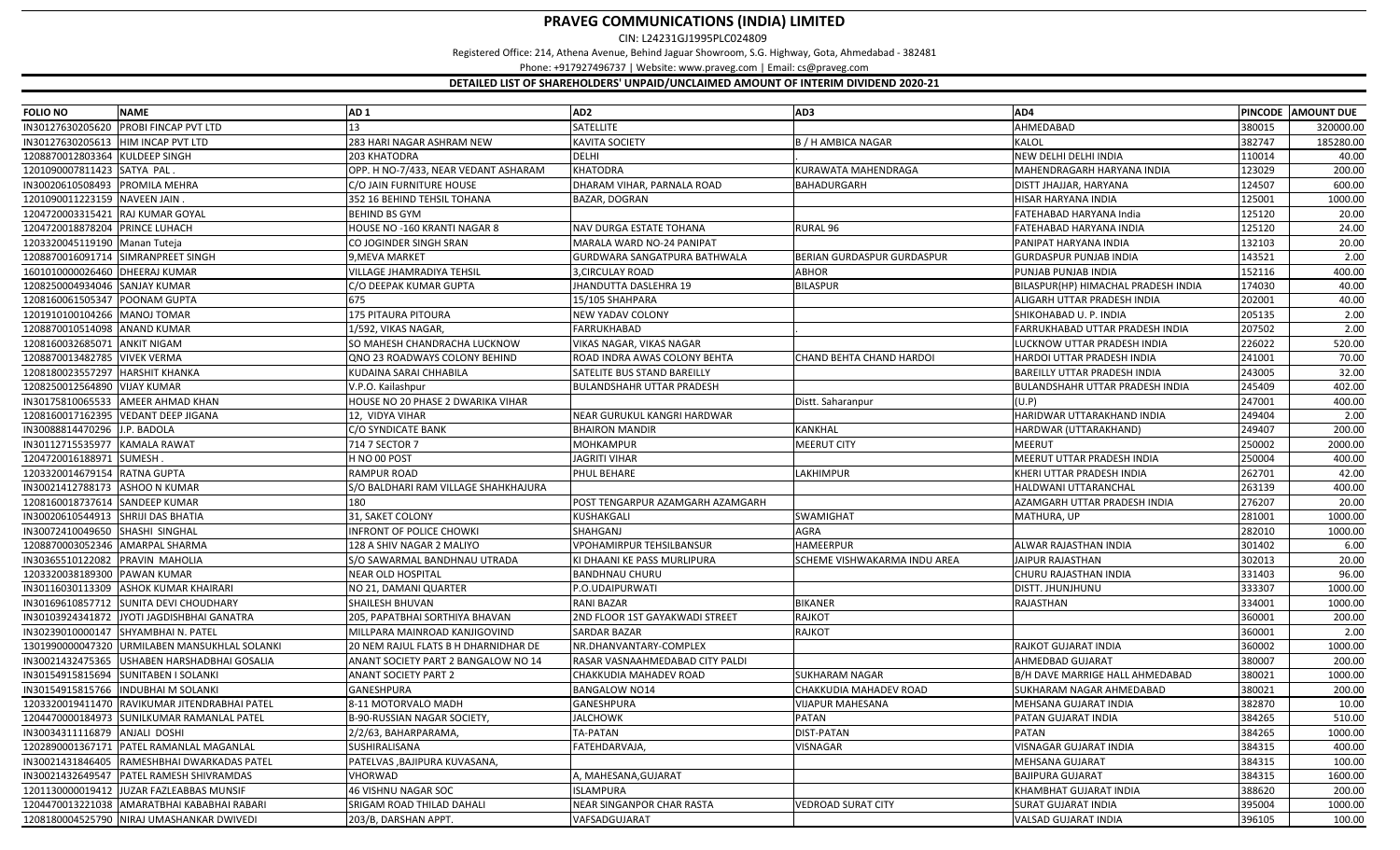CIN: L24231GJ1995PLC024809

Registered Office: 214, Athena Avenue, Behind Jaguar Showroom, S.G. Highway, Gota, Ahmedabad ‐ 382481

Phone: +917927496737 | Website: www.praveg.com | Email: cs@praveg.com

| <b>FOLIO NO</b>                 | <b>NAME</b>                                          | AD <sub>1</sub>                       | AD <sub>2</sub>                      | AD3                         | AD4                               |        | PINCODE AMOUNT DUE |
|---------------------------------|------------------------------------------------------|---------------------------------------|--------------------------------------|-----------------------------|-----------------------------------|--------|--------------------|
| IN30107110038678                | <b>BHARAT NATVARLAL SHAH</b>                         | 1005 KENT TOWER T P S ROAD            | SHANKAR LANE, KANDIVLI (WEST)        | <b>MUMBAI</b>               |                                   | 400067 | 1000.00            |
| IN30002011118958                | VINIT KALUBHAI JASOLIYA                              | VAIBHAB C - 5, OPP IAAI WAREHOUSE     | <b>NEAR JAMBLI GALI</b>              | <b>BORIVALI WEST</b>        | <b>MUMBAI</b>                     | 400092 | 1200.00            |
| IN30014210434900                | CHANDRASHEKHAR PURKAIT                               | <b>HOUSE NO 846 NEAR</b>              | SAHAR PIPE LINE ROAD                 | ANDHERI (E)                 | <b>MUMBAI</b>                     | 400099 | 800.00             |
| 1208160030915961                | NILESH NARENDRA JOSHI                                | S O JANARDHAN MEDHE                   | PANCHAYAT SAMITI OFFICE              | <b>ROHA</b>                 | RAIGARH(MH) MAHARASHTRA INDIA     | 402109 | 20.00              |
| 1203320024300980                | PRATIK JANARDHAN KAMBLE                              | 2 WING                                | <b>RAIGARH TOKARDE</b>               |                             | RAIGARH(MH) MAHARASHTRA INDIA     | 402111 | 200.00             |
| IN30177411717751                | NOORUL HUDA                                          | 1317 NORTH KASBA                      | <b>DUTY CREW</b>                     | <b>AF STATION LOHEGAON</b>  | <b>PUNE</b>                       | 411032 | 2.00               |
| IN30051312055682                | MALTIDEVI NANDKUMAR                                  | 1313 BHADRAWATI PETHSOLAPUR           |                                      |                             | <b>SOLAPUR</b>                    | 413001 | 1000.00            |
| 1208180022921338                | <b>JANAK KADADAS</b>                                 | At/Po-Kolhar Bk,Tal-Rahata            |                                      |                             | SOLAPUR MAHARASHTRA INDIA         | 413005 | 4.00               |
| 1208160019869161                | SUBHASH NAMDEO DEOKAR                                | PLOT NO.3, S.NO.1017 /I-C             | Datta Nagar                          |                             | AHMEDNAGAR MAHARASHTRA INDIA      | 413710 | 100.00             |
| 1201370000261063                | SATYAJEET HEMANT KOLHAPURE                           | BHARAT GALLI, TARLE KASABA            | <b>NEAR APATENAGAR,</b>              | <b>KOLHAPUR</b>             | KOLHAPUR MAHARASHTRA INDIA        | 416012 | 1000.00            |
| 1203320032664995                | ABHISHEK TANAJI MIRAJKAR                             | <b>NANAK NIVAS</b>                    | <b>KOLHAPUR</b>                      |                             | KOLHAPUR MAHARASHTRA INDIA        | 416211 | 20.00              |
| IN30051311101722                | GROVER JEEVANJYOTKAUR HARPRAITSINGH                  | 1 AND 2 ARPITA BUNGLOW                | <b>BEHIND GPO</b>                    |                             | <b>NASHIK</b>                     | 422001 | 1000.00            |
| 1208870009545207                | <b>SUNIL ANANT BUKANE</b>                            | nehru chauk                           | CAMEL HOUSE LINK ROAD NR             | PATIDAR BHAWAN AMBIKA NAGAR | NASHIK MAHARASHTRA INDIA          | 422008 | 40.00              |
| 1208160026303363                | SANDEEP ASHOK GUNJAL                                 | 15, SATPUDA HOUSING SOCIETY,          | 2297 gunjal wada                     |                             | AHMEDNAGAR MAHARASHTRA INDIA      | 422605 | 100.00             |
| 1201090900001267                | VINOD VASANT KALE VINOD KALE                         | MU NEHETE POST KHIRWAD TA             | GANPATI NAGAR, JALGAON.              |                             | JALGAON MAHARASHTRA INDIA         | 425001 | 300.00             |
| 1203320037751363                | Vikas Sopan Wagh                                     | NEHARU NAGAR WARD NO 01               | <b>RAVER NEHETE</b>                  |                             | JALGAON MAHARASHTRA INDIA         | 425508 | 10.00              |
| 1208870011243531                | <b>SANSKAR ANIL PARIHAR</b>                          | <b>D 5, EMPIRE RESIDENCY</b>          | <b>DHARNI AMRAVATI</b>               |                             | AMRAVATI MAHARASHTRA INDIA        | 444702 | 2.00               |
| 1208180022242037                | NIDHI KASLIWAL                                       | SUBE KI PAIGA NR SHIV MANDIR          | PIPLIYAHANA BEHIND AGRAWAL           | PUBLIC SCHOOL INDORE        | INDORE MADHYA PRADESH INDIA       | 452016 | 80.00              |
| IN30267930690578                | <b>ANOOP KUMAR SAXENA</b>                            | AKLASI AMILIYA                        | <b>JIWAJI GANJ</b>                   | LASHKAR                     | <b>GWALIOR</b>                    | 474001 | 400.00             |
| 1208870005768940 PUSHPRAJ PATEL |                                                      | NEAR HIGH SCHOOL                      |                                      |                             | REWA MADHYA PRADESH INDIA         | 486115 | 10.00              |
|                                 | 1208160027450879 ANIL KUMAR YADAV                    | DHARAMAJAYAGADH                       | Near high school                     |                             | RAIPUR CHHATTISGARH INDIA         | 493111 | 24.00              |
| 1208160055969193                | SHIVENDRA BAHADUR KAMTHE                             | PLOT NO 5 TIE                         | SANTOSHNAGAR DHARAMJAIGARH           |                             | RAIGARH(CGH) CHHATTISGARH INDIA   | 496116 | 200.00             |
| IN30102221088359                | <b>BABBULA SRIDHAR</b>                               | H NO-1-141/LP/404 NANDINI             | <b>BALANAGAR</b>                     | <b>HYDERABAD</b>            | ANDHRAPRADESH                     | 500037 | 2000.00            |
| 1203320040061475 Merugu Karthik |                                                      | 33 95 2, RAMAKRISHNA PURAM            | NAGAR OLD POLICE STATION ROAD        | <b>MIYAPUR</b>              | HYDERABAD TELANGANA INDIA         | 500049 | 4.00               |
| 1208180025147750 SUMAN SHARMA   |                                                      | 1127 MAREPALLE MOGHA MADNOOR          | OFFICERS COLONY RAMAKRISHNA          | PURAMNEAR HANUMAN TEMPLE    | HYDERABAD TELANGANA INDIA         | 500056 | 22.00              |
|                                 | 1208870006332109 MATWAR SIDDALING                    | H. NO.19-1-57 NEAR UNDER BRIDGE ROAD, |                                      |                             | NIZAMABAD TELANGANA INDIA         | 503309 | 2.00               |
| 1208880000893431                | <b>RAJ KUMAR ADICHERLA</b>                           | 165 VALLAMKUNTA VALLAMKUNTA           | BELLAMPALLY                          |                             | ADILABAD TELANGANA INDIA          | 504251 | 200.00             |
| 1208870007893876 AITA SAMMAIAH  |                                                      | 4-200 TADIMARRI TADIMARRI             |                                      |                             | KARIMNAGAR TELANGANA INDIA        | 505503 | 8.00               |
| 1203320042887641                | Thotli Ramanjineyulu                                 | LAKSHMI APARTMENTS                    | <b>MANDALAM B C COLONY TADIMARRI</b> |                             | ANANTAPUR ANDHRA PRADESH INDIA    | 515631 | 2.00               |
| IN30232410121153                | S SAMRAJYA LAKSHMI                                   | 7-127A, CHAGANTIVARIPALEM             | FLAT NO F3, 1ST FLOOR                | KOTHAPET, OLD BANK ROAD     | <b>GUNTUR</b>                     | 522001 | 200.00             |
|                                 | 1208360000324492 RAMA LINGA REDDY KALAGOTLA          | INVESTWEL                             | <b>MUPPALLA GUNTUR</b>               | <b>GUNTUR</b>               | GUNTUR ANDHRA PRADESH INDIA       | 522408 | 8.00               |
| IN30044110067869                | RAMESH CHANDRA .P                                    | C 110 DEVANGULA STREET                | NO 49-28-11 1ST FLOOR                | MADHURA NAGAR               | VISAKHAPATNAM                     | 530016 | 400.00             |
| 1208180025652554                | KRISHNA ASHISH CHINNARI                              | 376, NETHAJI NAGAR                    | PARVATHIPURAM PARVATHIPURAM          |                             | VIZIANAGARAM ANDHRA PRADESH INDIA | 535501 | 4.00               |
|                                 | 1202890000809050 NANDISH KUMAR G.                    | FLAT NO 103, KOUSALI PLAZA            | ALANAHALLI                           |                             | MYSORE KARNATAKA INDIA            | 570010 | 200.00             |
| IN30223610829054                | <b>JAINN VIRENDRAKUMAR</b>                           | $NO-6/1$                              | <b>BESIDE GANESH TEMPLE</b>          | AKKIHONDA, BHUSPETH         | <b>HUBLI</b>                      | 580028 | 2000.00            |
| IN30039411552739                | <b>R RAMESH</b>                                      | 37 A                                  | ARUNACHALAPURAM MAIN ROAD            | <b>ADYAR</b>                | <b>CHENNAI</b>                    | 600020 | 400.00             |
| IN30108022493840 P R SUBBIAN    |                                                      | 112 11TH SHANTHI NAGAR                | <b>G K S NAGAR</b>                   | PAPPANAICKENPALAYAM         | <b>COIMBATORE</b>                 | 641037 | 1000.00            |
| IN30089610117910                | N JAWAHARLAL                                         | 12 310 SANGAMAM POTTAMMURI            | PALAYAMKOTTAI                        | TIRUNELVELI                 |                                   | 672002 | 200.00             |
|                                 | 1208180018589106 ODICHULATH VADAKKEDATH ASHIQ SAFDAR | VI/1750, THEKKEMADOM                  | KIZHHAKKUM MURI P O KAKKODI          |                             | KOZHIKODE KERALA INDIA            | 673611 | 100.00             |
| IN30023910265720 MEENA B SHAH   |                                                      | MULLASSERY PARAMB                     | PALACE ROAD                          | <b>KOCHI</b>                | KERALA                            | 682002 | 200.00             |
| IN30023914641124 SHIYAS M H     |                                                      | USHUS HOUSE KOZHUVALLUR PO            | VELIATHUNAD PO                       | <b>ALUVA</b>                | ALUVA                             | 683511 | 40.00              |
|                                 | 1208180010202283 NIKHIL MATHEW THOMAS                | KARAYANATTIL                          | KOZHUVALLUR CHENGANNUR VIA           |                             | ALAPPUZHA KERALA INDIA            | 689521 | 40.00              |
| 1208180009532594                | ANJALI SUDHA KUMARI                                  | <b>BIDHANGARH SOUTH,</b>              | KOTTAKATTUSHARIYIL                   | GURUNADHANKULAGARA          | ALAPPUZHA KERALA INDIA            | 690571 | 4.00               |
| IN30226910447029                | MITA KARMAKAR                                        | DESH BANDHU PARK                      | KOLKATA,                             |                             | <b>WEST BENGAL</b>                | 700066 | 1800.00            |
| IN30032710076744                | AMAR KRISHNA DUTTA                                   | Vill Chunapur (Talbagan Para)         | STNO-2, POST- HINDUSTAN CABJES       | <b>NEAR RUPNARAYANPUR</b>   | DIST-BURDWAN(W.B)                 | 713335 | 1000.00            |
| IN30009510707466                | Goutam Ghosh                                         | GC 1                                  | Po Berhampore                        |                             | Dist Murshidabad                  | 742101 | 300.00             |
| IN30108022682843                | MUKTA TYAGI                                          | VILLAGELOCALITY BANKOLDESH            | TY V                                 | R G T ROAD                  | PORT BLAIR                        | 744104 | 500.00             |
| 1208870017323998                | SAGARIKA PATTNAIK                                    | SO BHARAT KUMAR SAHOO                 | <b>GPTOWN BANKOIDESH PS</b>          | <b>BOLAGARH</b>             | KHORDHA ODISHA INDIA              | 752066 | 2.00               |
|                                 | 1208870018886402 RAJAT KUMAR SAHOO                   | KHANDABANDHA KALUNIGODA               | KENDUJHAR BAZAR KENDUJHAR            | TOWN KENDUJHAR ODISHA       | KENDUJHAR ODISHA INDIA            | 758001 | 2.00               |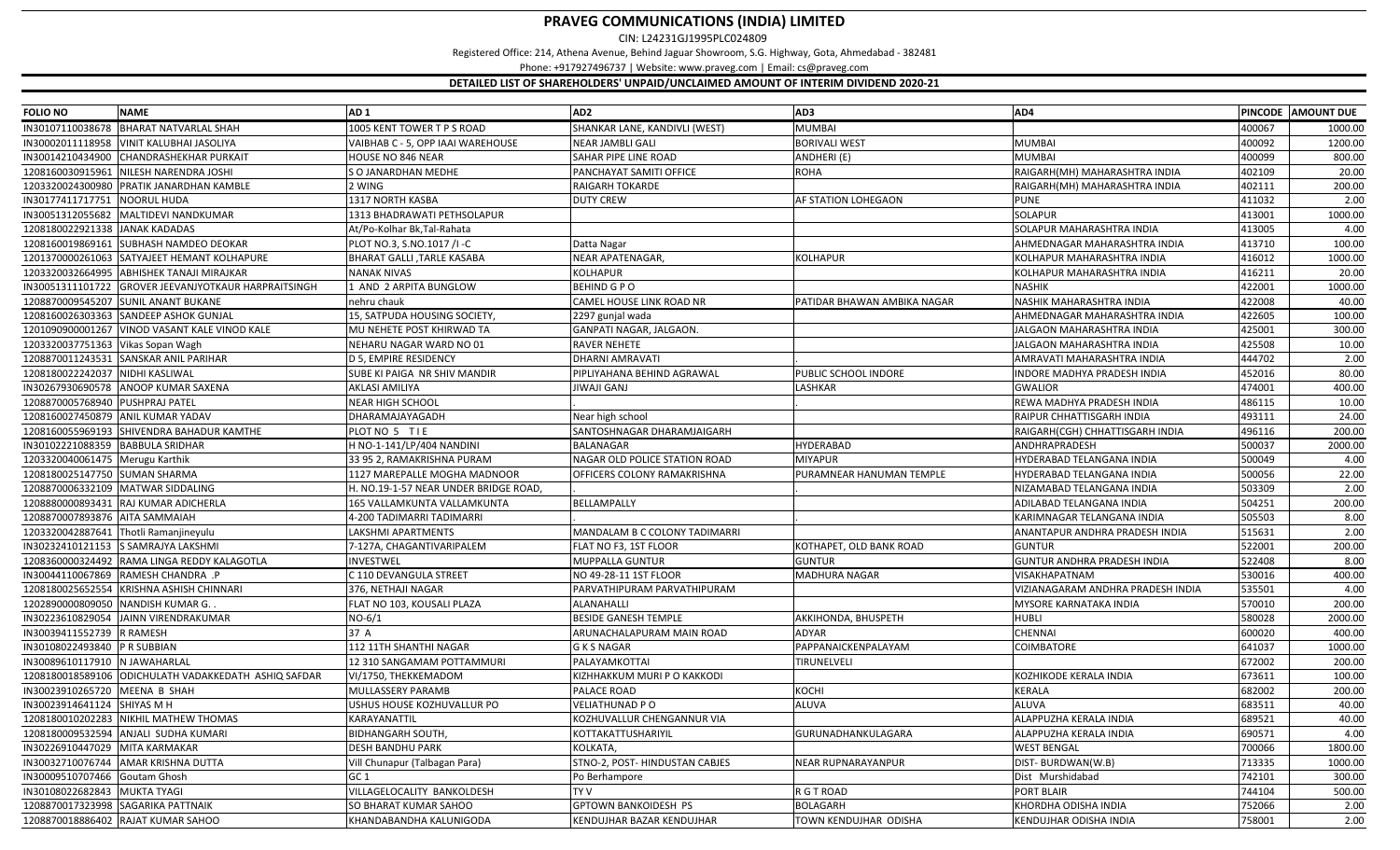CIN: L24231GJ1995PLC024809

Registered Office: 214, Athena Avenue, Behind Jaguar Showroom, S.G. Highway, Gota, Ahmedabad ‐ 382481

Phone: +917927496737 | Website: www.praveg.com | Email: cs@praveg.com

| <b>FOLIO NO</b>                 | <b>NAME</b>                              | AD <sub>1</sub>                     | AD <sub>2</sub>                 | AD3                            | AD4                                 |        | PINCODE AMOUNT DUE |
|---------------------------------|------------------------------------------|-------------------------------------|---------------------------------|--------------------------------|-------------------------------------|--------|--------------------|
| 1208870003119271                | <b>SANTANU KUMAR SAHOO</b>               | <b>GANDHINAGAR HIRAKUD</b>          | NIHALPRASAD KHANDABANDH         | DHENKANAL                      | DHENKANAL ODISHA INDIA              | 759016 | 6.00               |
| 1208880000402835                | <b>BALARAM PRADHAN</b>                   | <b>VEDANTA LTD TRAINEE</b>          |                                 |                                | SAMBALPUR ODISHA INDIA              | 768016 | 486.00             |
| 1208180010307852                | RAJESH KUMAR SAHU                        | QR NO B 48 GM COMPLEX IBV AREA      | HOSTELBHURKAMUND A PROJECT      | <b>SITE OFFICE</b>             | <b>IHARSUGUDA ODISHA INDIA</b>      | 768202 | 120.00             |
|                                 | 1208160023873379 PANKAJ KUMAR ROUT       | EL 294 BASANTI COLONY               | PO BRAJRAJNAGAR DIST JHARSUGUDA |                                | JHARSUGUDA ODISHA INDIA             | 768216 | 200.00             |
| 1208180016166316                | <b>ANKITA AGARWAL</b>                    | VILL/TOWN-MEDA P.S.-SARBHAG         | <b>UDITNAGAR RAURKELAM 12</b>   | SUNDARGARH                     | SUNDERGARH ODISHA INDIA             | 769012 | 20.00              |
| 1208880001325965                | <b>NABAJYOTI DAS</b>                     | C/O UNITECH SYSTEM                  | DISL.-BARPETA                   |                                | BARPETA ASSAM INDIA                 | 781317 | 4.00               |
| IN30154961102159                | <b>PRADIP NATH</b>                       | WOOD ROAD, OPP CONGRESS BHAWAN      | PORUA CHARALI                   | NEAR ASSAM GRAMIN VIKASH BANK  | <b>TEZPUR</b>                       | 784001 | 160.00             |
| 1203320033849885                | <b>KHUSBU LAHOTI</b>                     | C/O CHHABI NATH MISHRA              | <b>TINSUKIA</b>                 |                                | TINSUKIA ASSAM INDIA                | 786151 | 20.00              |
| IN30051317371129                | <b>SUDHA KUMARI</b>                      | MAIN ROAD RAMGARH CANTT             | AT NAYAY NAGAR ARA DIST BHOJPUR | NEAR OLD POLICE LINE HOSPITAL  | <b>ARA BIHAR</b>                    | 802301 | 850.00             |
| IN30002010081313                | <b>MANORANJAN SEN</b>                    | WO PANKAJ KUMAR ROUT                | HAZARIBAG (BHIAR)               |                                |                                     | 829122 | 200.00             |
| 1208160022239009                | <b>MANASI KHATUA</b>                     | SO SHIV KUMAR SINGH VILLAGE         | RAILWAY CO OPERATIVE SOCIETY    | BARODA GHAT BAGBERA TATANAGAR  | SERAIKELA-KHARSAWAN JHARKHAND INDIA | 831002 | 200.00             |
| 1208870017256974                | RAKESH KUMAR SINGH                       | ASHIYANA COLONYFLATE NO 3B          | GURUDWAR TOLA SWASPUR POST      | OFFICE RAKHA COPPER PROJECT    | EAST SINGHBHUM JHARKHAND INDIA      | 832106 | 4.00               |
| 1208870004407929                | <b>SK SIRAJUL HAQUE</b>                  | LAL MAKAN                           | <b>ISLAMI MARKAJ RANCHI</b>     |                                | RANCHI JHARKHAND INDIA              | 834001 | 32.00              |
| IN30088814359353                | <b>DINESH KUMAR BAGARIA</b>              | VILLPO RELADIH PS BUNDU             | <b>BARALAL STREET</b>           | <b>UPPER BAZAR</b>             | RANCHI                              | 834001 | 400.00             |
|                                 | 1208870010225996 VIJAY KUMAR MAHATO      | VILL AND PO BHARWARA                |                                 |                                | RANCHI JHARKHAND INDIA              | 835204 | 10.00              |
| 1208160062534665 JITENDRA KUMAR |                                          | AT MOHANPUR POST BALWAHAT           | NEAR PANCHAYAT BHAWAN           |                                | DARBHANGA BIHAR INDIA               | 847104 | 60.00              |
| 1208870019764007                | <b>CHANDAN KUMAR</b>                     | SCO - 18-19                         | WARD NO 10 MOHANPUR             |                                | SAHARSA BIHAR INDIA                 | 852106 | 20.00              |
| IN30175810022726                | <b>FAST FIN LEASE LTD</b>                | KRISHNA SECURITIES                  | Sector - 8-C                    |                                | Chandigarh                          | 160009 | 6400.00            |
| IN30103924066180                | <b>JITENDRA CHHOTALAL POPAT</b>          | GOPALNAGAR NI CHALI                 | RAJLAXMI MARKET 19, 1ST FLOOR   | <b>MANGROL ROAD</b>            | <b>KESHOD</b>                       | 362220 | 5550.00            |
| IN30127630205389                | <b>SOLANKI PRAVINBHAI</b>                | 10 KUTIR APPARTMENTS                | <b>OLD WADAJ</b>                |                                | AHMEDABAD                           | 380013 | 4800.00            |
| IN30127630205398                | <b>DEVAJI PRAJAPATI</b>                  | <b>DS PLOT</b>                      | CHANDLODIA                      |                                | AHMEDABAD                           | 380064 | 5120.00            |
| IN30127630204342                | <b>BHARATKUMAR RAVEL</b>                 | KHARIDHAR                           | <b>NR LAHER PEPSI</b>           | <b>GIDC NARODA</b>             | AHMEDABAD                           | 382430 | 4480.00            |
|                                 | IN30127630205402 DINESH CHUNILAL VYAS    | VARDHMAN NAGAR                      | <b>TA CHANSHAMA</b>             |                                | MEHSANA                             | 382487 | 3800.00            |
| IN30127630205700                | <b>BOGHILAL KHAMAR</b>                   | <b>THAKORVAS</b>                    | <b>AT KALOL</b>                 |                                | DIST GANDHINAGAR                    | 382487 | 4160.00            |
|                                 | IN30127630204877   VISHNUBHAI PATEL      | THAKOR VAS                          | <b>AT KUNDAL</b>                |                                | DIST MEHSANA (N G)                  | 384002 | 5000.00            |
|                                 | IN30127630204640 AMRUTBHAI THAKOR        | B-3, R.R.P. QUATERS                 | <b>KUNDAL</b>                   | <b>KUNDAL</b>                  | DIST MEHSANA                        | 384003 | 4000.00            |
| IN30034320032553                | MEENABEN CHETANKUMAR PRAJAPATI           | <b>B-95 LIG COLONY</b>              | <b>NEAR SARDAR GARDEN</b>       |                                | DEESA - (B.K.)                      | 385535 | 5550.00            |
| IN30088814683280                | RAJA AGRAWAL                             | 18/5 BARDAN GALLI HUBLI             | <b>KHANDWA</b>                  | M P                            |                                     | 450001 | 84408.00           |
| IN30223610636624                | BHAGYAVANTI DEVICHAND JAIN               | V.N.T.ROAD,                         | <b>DIST DHARWAD</b>             |                                | KARNATAKA                           | 580020 | 3000.00            |
|                                 | 1203530000001638 ANITA DILIP OSWAL       | <b>ARYA SAMAJ</b>                   | <b>GADAG</b>                    |                                | <b>GADAG KARNATAKA INDIA</b>        | 582103 | 3916.00            |
| IN30302851889923 VED PREYA      |                                          | J9 AB GALI NO 6 LAXMI NAGAR         | MODEL TOWN 3                    |                                | DELHI                               | 110009 | 2000.00            |
| 1208870003296694 DHEERAJ GOEL   |                                          | 2/15,                               | DELHI <sub>92</sub>             |                                | EAST DELHI DELHI INDIA              | 110092 | 1506.00            |
| IN30236510099758                | <b>DHARMBIR</b>                          | H.NO. 15,                           | MAAL GADAM ROAD,                | BAHADURGARH, DISTT. JHAJJAR    | HARYANA                             | 124507 | 400.00             |
| IN30236510115448                | RAJRANI                                  | H.NO. 807, HOUSING COLONY,          | WARD-2, MALGODAM ROAD,          | <b>BAHADUR GARH,</b>           | <b>HARYANA</b>                      | 124507 | 600.00             |
| IN30236510294806                | <b>MADAN TIWARI</b>                      | H. NO. HL - 214                     | SECTOR-7, BAHADURGARH,          | DISTT. JHAJJAR,                | HARYANA                             | 124507 | 1400.00            |
| IN30015910229850                | <b>NAVEEN TEJPAL</b>                     | HOUSE NO. II-C113                   | <b>PHASE</b>                    | <b>MOHALI</b>                  | PUNJAB.                             | 160055 | 400.00             |
| 1201910101290361                | <b>ANIL KUMAR GUPTA</b>                  | <b>B 27/JE</b>                      | NEHRU NAGAR                     |                                | Ghaziabad Uttar Pradesh India       | 201001 | 1540.00            |
| IN30114310119612                | <b>SUNITA JAIN</b>                       | D 339                               | RAMPRASDH KALONI BLAK           | GHAZIABAD                      | UTTAR PRADESH                       | 201001 | 50.00              |
| IN30011810957603                | <b>RAJESH PUNJ</b>                       | 52/02                               | SECTOR 47 GAUTAM BUDH NAGAR     | UTTAR PRADESH                  | NOIDA                               | 201301 | 20.00              |
| 1201090002726332                | <b>ANITA SACHDEV</b>                     | 95/435 PASAND BAGH                  | <b>INDUSTRIAL COLONY</b>        | <b>GOVIND NAGAR</b>            | KANPUR UP INDIA                     | 208006 | 5550.00            |
| IN30055610261245                | NAUSHAD HUSSAIN SIDDIQUI                 | SHAMSHABAD ROAD AGRA                | THAKURGANJ                      |                                | <b>UCKNOW</b>                       | 226017 | 200.00             |
| 1203320036498524                | Sagar Singh                              | 28, MEENA ENCLAVE                   | <b>PIN CODE 282001</b>          |                                | AGRA UTTAR PRADESH INDIA            | 282001 | 2.00               |
| IN30100610040501                | <b>RAHUL GUPTA</b>                       | 173                                 | <b>DAYAL BAGH</b>               |                                | AGRA                                | 282002 | 400.00             |
| IN30270020082135                | <b>S S SULTANIA</b>                      | RASHMAN                             | <b>JSEL BUILDINGS</b>           | MALVIYA NAGAR                  | <b>JAIPUR</b>                       | 302017 | 100.00             |
| IN30148510021033                | VIMAL MURJIBHAI RATANPARA                | 102, SANJAY APPT                    | 2, JALARAM PLOT                 | <b>JNIVERSITY ROAD</b>         | RAJKOT                              | 360005 | 600.00             |
| IN30233210002668                | PANCHOLI VARSHAL                         | D-102, AVALON COURTYARD, 1ST. FLOOR | <b>ABOVE VIJYA BANK</b>         | <b>AMBAWADI</b>                | AHMEDABAD                           | 380006 | 800.00             |
| IN30065210310607                | <b>SUMAN LADDA</b>                       | 1, SHEEL COMPLEX                    | <b>NEAR CADILA BRIDGE</b>       | GHODASAR CHAR RASTA, MANINAGAR | AHMEDABAD                           | 380008 | 800.00             |
| IN30148510010658                | NOKIA FINANCE INTERNATIONAL PVT LTD      | E 202                               | <b>MAYUR COLONY</b>             | MITHAKHALI, NAVRANGPURA        | AHMEDABAD                           | 380009 | 18.00              |
|                                 | IN30189510447326 PATEL CHIRAG BALDEVBHAI | POST AMBLI                          | <b>ASHUTOSH APARTMENT</b>       | NARANPURA                      | AHMEDABAD, GUJARAT                  | 380013 | 800.00             |
|                                 |                                          |                                     |                                 |                                |                                     |        |                    |